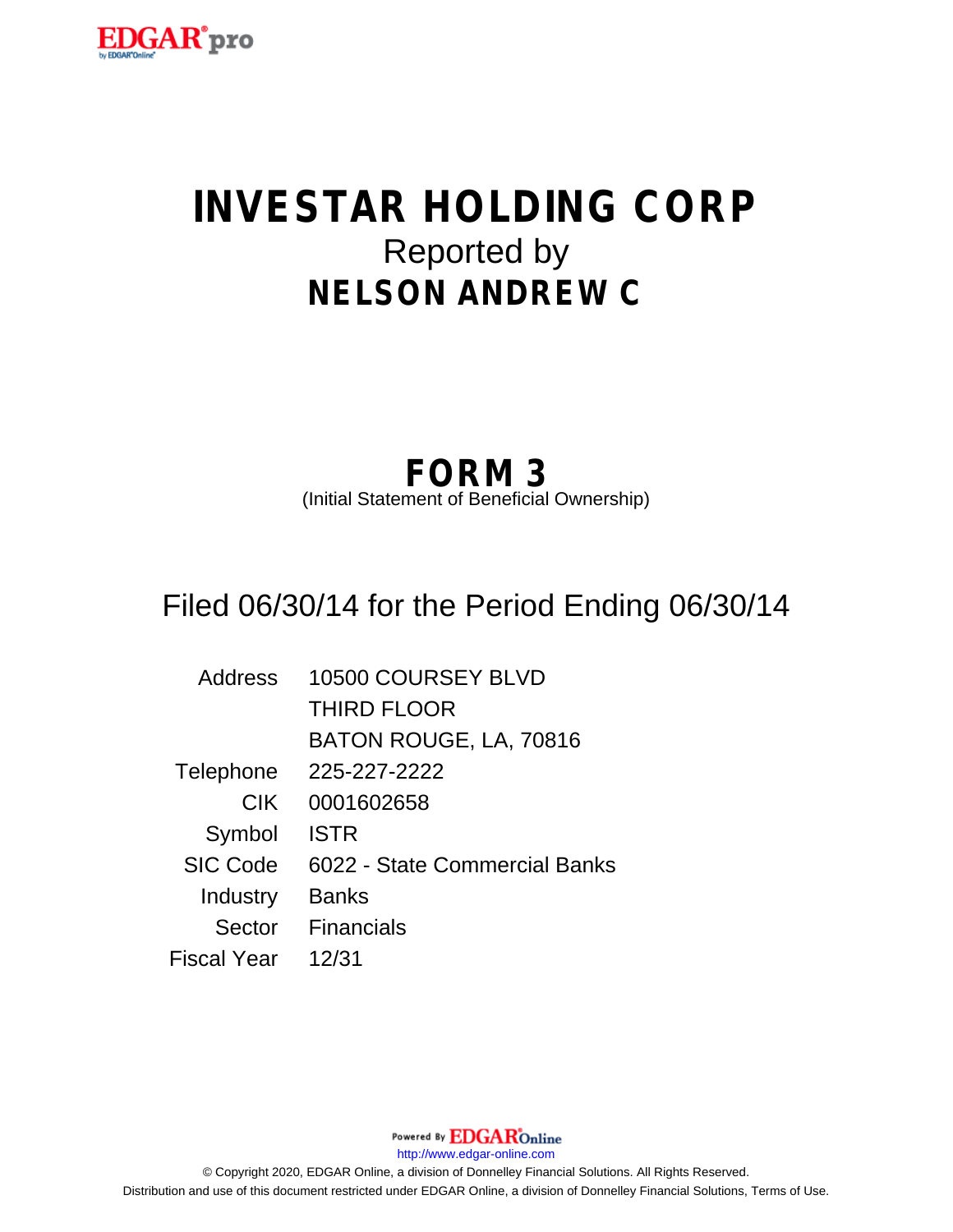

### **FORM 3**<br> **EXECURITIES SECURITIES AND EXCHANGE COMMISSION** OMB APPROVAL<br>
Mashington, D.C. 20549<br>
MB Number: 3235-0104<br>
Estimated average burden<br>
Estimated average burden **Washington, D.C. 20549**

OMB APPROVAL OMB Number: 3235-0104 Estimated average burden hours per response... 0.5

#### **INITIAL STATEMENT OF BENEFICIAL OWNERSHIP OF SECURITIES**

 Filed pursuant to Section 16(a) of the Securities Exchange Act of 1934 or Section 30(h) of the Investment Company Act of 1940

| 1. Name and Address of Reporting Person <sup>*</sup><br><b>Nelson Andrew C</b>                                     |                                        | 2. Date of Event Requiring<br>Statement (MM/DD/YYYY)<br>6/30/2014        |                                                               |                                                                                            | 3. Issuer Name and Ticker or Trading Symbol<br><b>Investar Holding Corp [ISTR]</b> |                                                                                                                                                     |                 |                                                                  |                                                                     |  |  |  |
|--------------------------------------------------------------------------------------------------------------------|----------------------------------------|--------------------------------------------------------------------------|---------------------------------------------------------------|--------------------------------------------------------------------------------------------|------------------------------------------------------------------------------------|-----------------------------------------------------------------------------------------------------------------------------------------------------|-----------------|------------------------------------------------------------------|---------------------------------------------------------------------|--|--|--|
| (Middle)<br>(Last)<br>(First)                                                                                      |                                        |                                                                          |                                                               |                                                                                            | 4. Relationship of Reporting Person(s) to Issuer (Check all applicable)            |                                                                                                                                                     |                 |                                                                  |                                                                     |  |  |  |
| 3235 MCCONNELL DRIVE                                                                                               |                                        | $X$ Director<br>Officer (give title below)                               |                                                               |                                                                                            | 10% Owner<br>Other (specify below)                                                 |                                                                                                                                                     |                 |                                                                  |                                                                     |  |  |  |
| (Street)<br><b>BATON ROUGE, LA 70809</b><br>(City)<br>(State)<br>(Zip)                                             |                                        | 5. If Amendment, Date<br>Original Filed (MM/DD/YYYY)                     |                                                               |                                                                                            |                                                                                    | 6. Individual or Joint/Group Filing (Check Applicable Line)<br>X Form filed by One Reporting Person<br>Form filed by More than One Reporting Person |                 |                                                                  |                                                                     |  |  |  |
|                                                                                                                    |                                        |                                                                          | <b>Table I - Non-Derivative Securities Beneficially Owned</b> |                                                                                            |                                                                                    |                                                                                                                                                     |                 |                                                                  |                                                                     |  |  |  |
| 1. Title of Security<br>$($ Instr. 4 $)$                                                                           |                                        | 2. Amount of Securities<br><b>Beneficially Owned</b><br>$($ Instr. 4 $)$ |                                                               |                                                                                            | 3. Ownership<br>Form: Direct<br>(I)<br>$($ Instr. 5 $)$                            |                                                                                                                                                     | (D) or Indirect | 4. Nature of Indirect Beneficial Ownership<br>$($ Instr. 5 $)$   |                                                                     |  |  |  |
| <b>COMMON STOCK</b>                                                                                                |                                        |                                                                          | 50118.8694                                                    |                                                                                            |                                                                                    | D                                                                                                                                                   |                 |                                                                  |                                                                     |  |  |  |
| COMMON STOCK <sup>(1)</sup>                                                                                        |                                        |                                                                          | 175.4452                                                      |                                                                                            |                                                                                    | D                                                                                                                                                   |                 |                                                                  |                                                                     |  |  |  |
| Table II - Derivative Securities Beneficially Owned (e.g., puts, calls, warrants, options, convertible securities) |                                        |                                                                          |                                                               |                                                                                            |                                                                                    |                                                                                                                                                     |                 |                                                                  |                                                                     |  |  |  |
| 1. Title of Derivate Security<br>$($ Instr. 4 $)$                                                                  | <b>Expiration Date</b><br>(MM/DD/YYYY) | 2. Date Exercisable and                                                  |                                                               | 3. Title and Amount of<br>Securities Underlying<br>Derivative Security<br>$($ Instr. 4 $)$ |                                                                                    | or Exercise<br>Price of<br>Derivative                                                                                                               |                 | 4. Conversion 5. Ownership<br>Form of<br>Derivative<br>Security: | 6. Nature of Indirect<br><b>Beneficial Ownership</b><br>(Insert. 5) |  |  |  |
| Date                                                                                                               | Exercisable                            | Expiration<br>Date                                                       | Title                                                         |                                                                                            | Amount or<br>Number of<br><b>Shares</b>                                            | Security                                                                                                                                            |                 | Direct (D) or<br>Indirect (I)<br>$($ Instr. 5 $)$                |                                                                     |  |  |  |
| WARRANT <sup>(2)</sup>                                                                                             | 11/15/2013                             | 9/30/2014                                                                | <b>STOCK</b>                                                  | <b>COMMON</b>                                                                              | 4000                                                                               |                                                                                                                                                     | \$13.50         | $\mathbf{D}$                                                     |                                                                     |  |  |  |
| WARRANT <sup>(2)</sup>                                                                                             | 11/15/2013                             | 9/30/2014                                                                | <b>STOCK</b>                                                  | <b>COMMON</b>                                                                              | 100                                                                                |                                                                                                                                                     | \$13.50         | I                                                                | AJ Investment Co.<br><b>LLC</b>                                     |  |  |  |
| WARRANT <sup>(2)</sup>                                                                                             |                                        | 11/15/2013 12/31/2014                                                    | <b>STOCK</b>                                                  | <b>COMMON</b>                                                                              | 400                                                                                |                                                                                                                                                     | \$13.50         | D                                                                |                                                                     |  |  |  |
| WARRANT <sup>(2)</sup>                                                                                             |                                        | 11/15/2013 12/31/2014                                                    |                                                               | <b>COMMON</b><br><b>STOCK</b>                                                              | 100                                                                                |                                                                                                                                                     | \$13.50         | I                                                                | AJ Investment Co.<br><b>LLC</b>                                     |  |  |  |

#### **Explanation of Responses:**

<span id="page-1-0"></span>**(1)** Compensatory restricted stock award, vests 8/20/2014.

<span id="page-1-1"></span>**(2)** Warrant are exercisable prior to expiration during an offering.

### **Remarks:**

POWER OF ATTORNEY

#### **Reporting Owners**

| <b>Relationships</b>                                           |  |  |  |  |  |  |  |
|----------------------------------------------------------------|--|--|--|--|--|--|--|
| eporting Owner Name / Address Director 10% Owner Officer Other |  |  |  |  |  |  |  |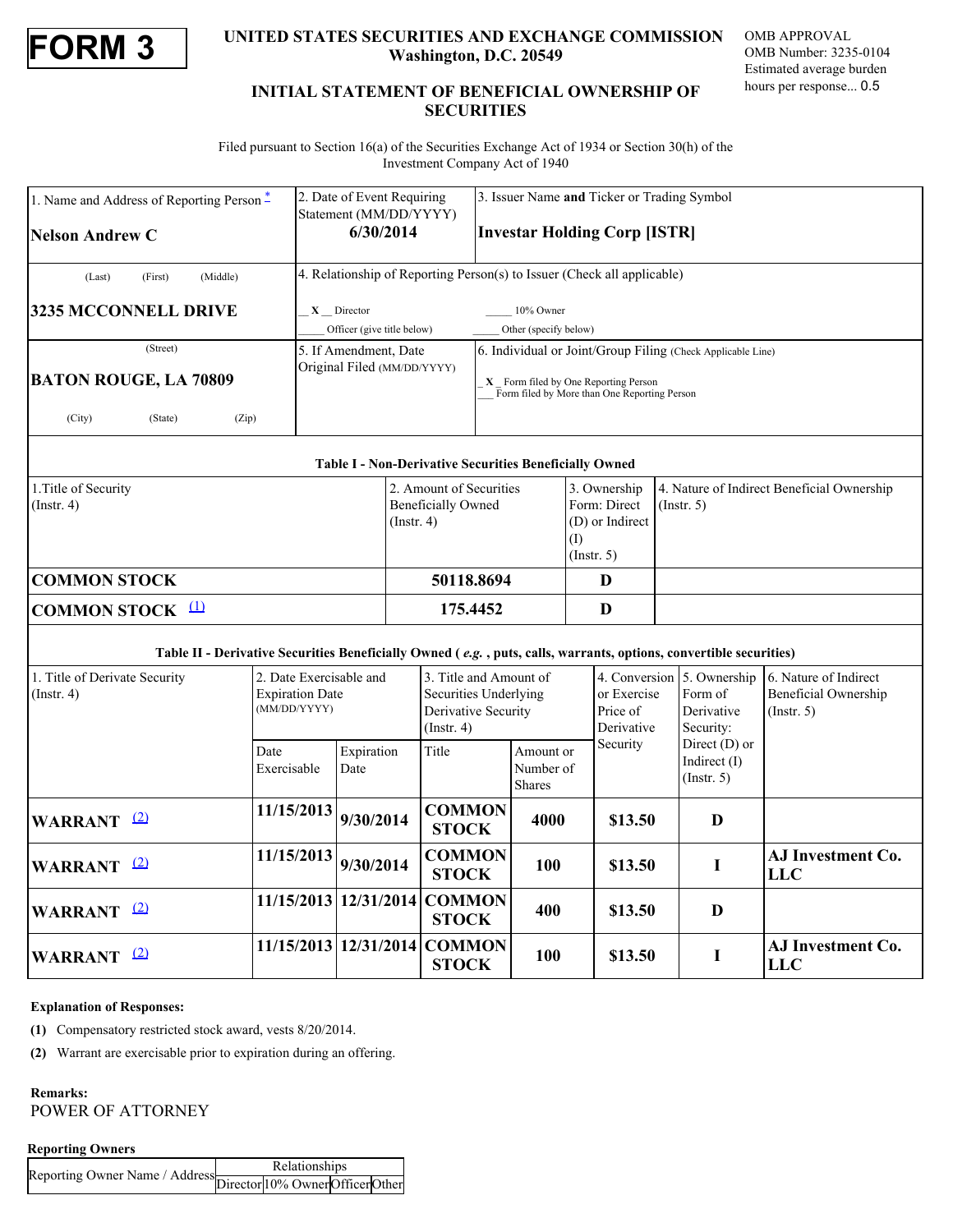| <b>Nelson Andrew C</b>       |  |  |
|------------------------------|--|--|
| 3235 MCCONNELL DRIVE         |  |  |
| <b>BATON ROUGE, LA 70809</b> |  |  |

#### **Signatures**

Reminder: Report on a separate line for each class of securities beneficially owned directly or indirectly.

<span id="page-2-0"></span>**\*** If the form is filed by more than one reporting person, *see* Instruction 5(b)(v).

<span id="page-2-1"></span>**\*\*** Intentional misstatements or omissions of facts constitute Federal Criminal Violations. *See* 18 U.S.C. 1001 and 15 U.S.C. 78ff(a).

Note: File three copies of this Form, one of which must be manually signed. If space is insufficient, *see* Instruction 6 for procedure.

Persons who respond to the collection of information contained in this form are not required to respond unless the form displays a currently valid OMB control number.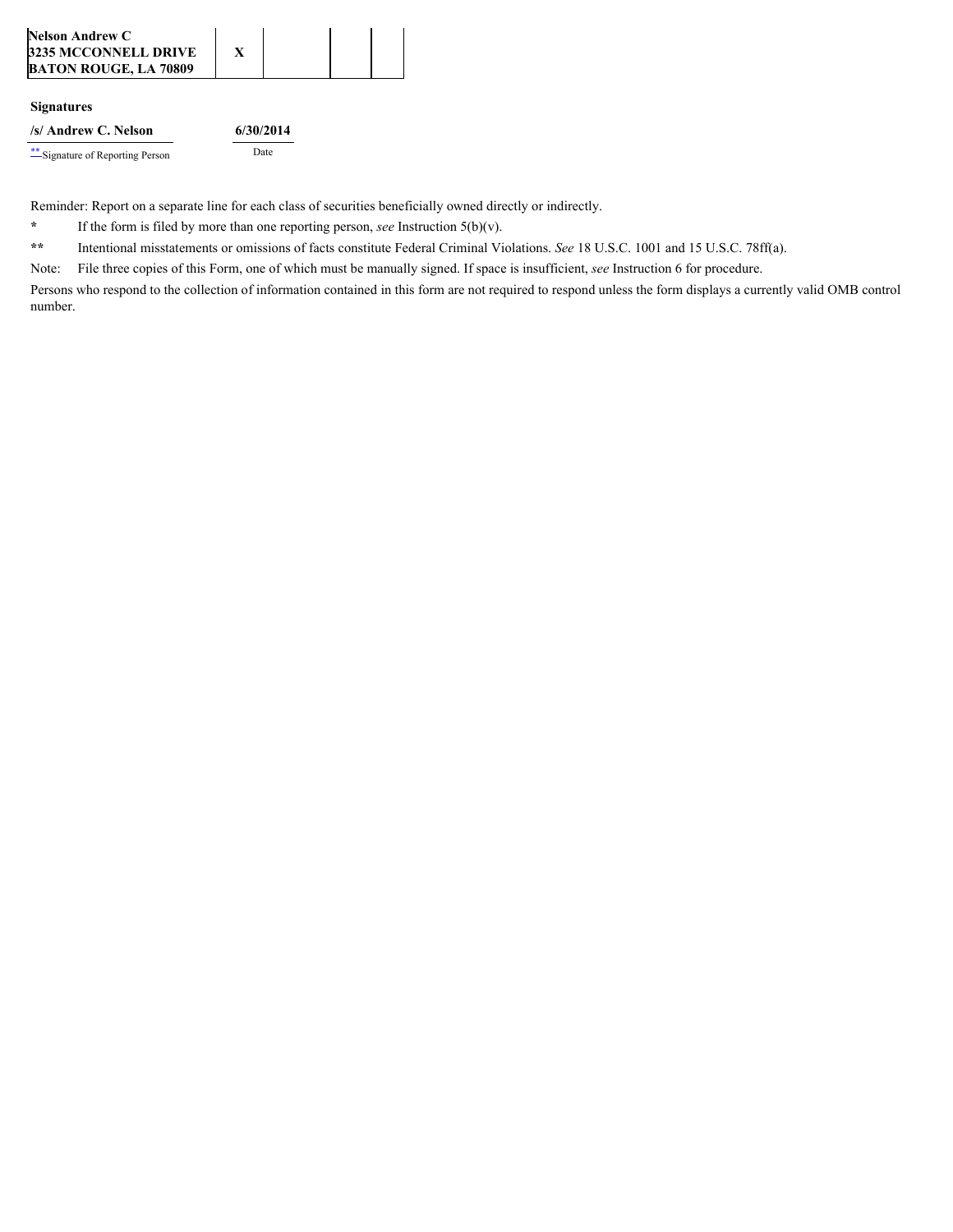#### POWER OF ATTORNEY

THE UNDERSIGNED hereby appoints the Corporate Secretary, any Assistant Corporate Secretary, and the Chief Accounting Officer of Investar Holding Corporation (the "Company") (individually, an "Agent"), each with the power to act individually, as the Undersigned's true and lawful attorney-in-fact, possessing the power and authority as follows:

- i. To execute for and on behalf of the Undersigned, in the Undersigned's capacity as an officer or director of the Company and the Bank, Forms 3, 4, and 5 in accordance with Section 16 of the Securities Exchange Act of 1934, as amended (the "Exchange Act");
	- ii. To do and perform any and all acts for and on behalf of the Undersigned that may be necessary or desirable to complete and execute such forms, to complete and execute any amendments thereto, and to timely file such forms and amendments with the Securities and Exchange Commission and any stock exchange or similar authority; and
	- iii. To take any other action in connection with the foregoing matters, which may be in the best interest of or legally required by the Undersigned, it being understood and agreed that the documents executed by the Agent hereunder shall be in such form and shall contain such terms and conditions as the Agent may approve, in such Agent's discretion.

By execution below, the Undersigned hereby further grants to the Agent full power and authority to do and perform any and all acts requisite, necessary or proper to be done in connection with the exercise of the specific power and authority granted herein, as the Undersigned might do if personally present, with full power of substitution or revocation, hereby ratifying and confirming that any and all such substitutes shall be empowered to do and exercise the rights and powers granted herein,

By execution below, the Undersigned acknowledges that neither the Agent, whether appointed or substituted hereunder, nor the Company is assuming any of the Undersigned's obligations to comply with Section 16 of the Exchange Act, and that each Agent is serving hereunder solely at the request of and for the convenience of the Undersigned. The Undersigned further agrees that this Power of Attorney shall remain in force and effect until the Undersigned is no longer subject to the reporting requirements imposed under Section 16 of the Exchange Act with respect to holdings and transactions in the Company's securities, or until earlier revoked by delivery of written notice of revocation.

IN WITNESS WHEREOF, the Undersigned has caused this Power of Attorney to be executed and effective as of the date set forth below.

| /s/ Andrew C. Nelson | /s/ David Lukinovich  |  |  |  |
|----------------------|-----------------------|--|--|--|
| Signature            | Witness               |  |  |  |
| Andrew C. Nelson     | /s/ Suzanne Middleton |  |  |  |
| Print Name           | Witness               |  |  |  |

Date: June 18,2014

SWORN TO AND SUBSCRIBED BEFORE ME this 18th day of June, 2014.

/s/ Angela Powell

-------------------------

Notary Public

 OFFICIAL SEAL ANGELA POWELL NOTARY ID # 79745 STATE OF LOUISIANA